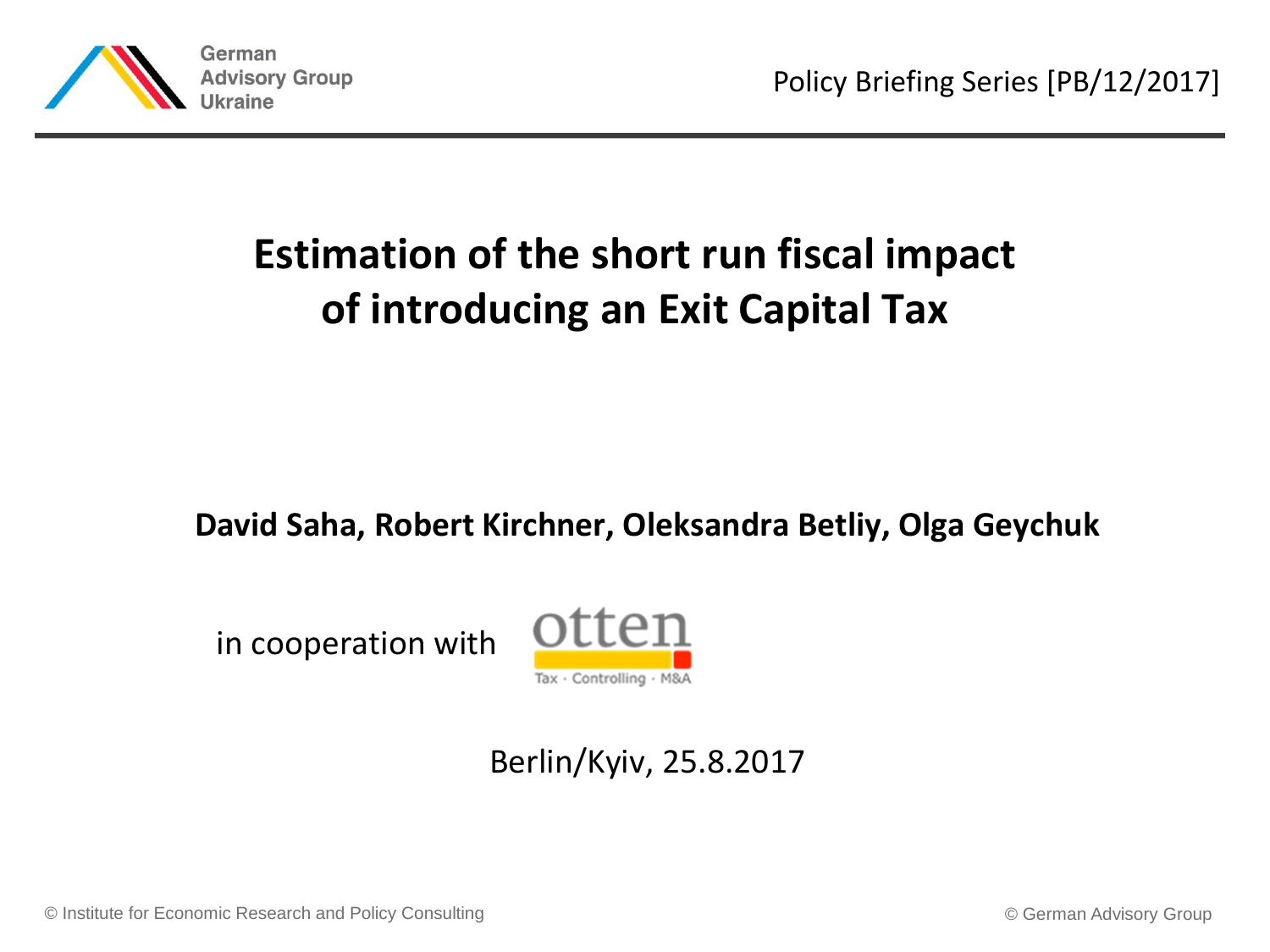#### **Executive summary**

- **Topic**: Estimation of the short run fiscal impact if the Corporate Profit Tax (CPT) is abandoned in favour of the Exit Capital Tax (ECT) in January 2018
- **Results for 2018**:
	- Optimistic case: Shortfall of UAH 36.9 bn or 1.2% of GDP (revenue falls from 2.4% of GDP to 1.2% of GDP)
	- Pessimistic case: Shortfall of UAH 47.3 bn or 1.5% of GDP (revenue falls from 2.4% of GDP to 0.9% of GDP)
- **Pessimistic case:** Possibility of large fiscal shortfall exceeding previous estimates
- **Reason**: Taxpayers can react to new reality by lowering the amount of profits to be distributed
- **Further risk:** The ECT in its current shape may enable widespread legal tax avoidance

#### **Recommendation**

 If the ECT is adopted, budget policy should be cautious and include measures to offset the estimated fiscal shortfall

© Institute for Economic Research and Policy Consulting © German Advisory Group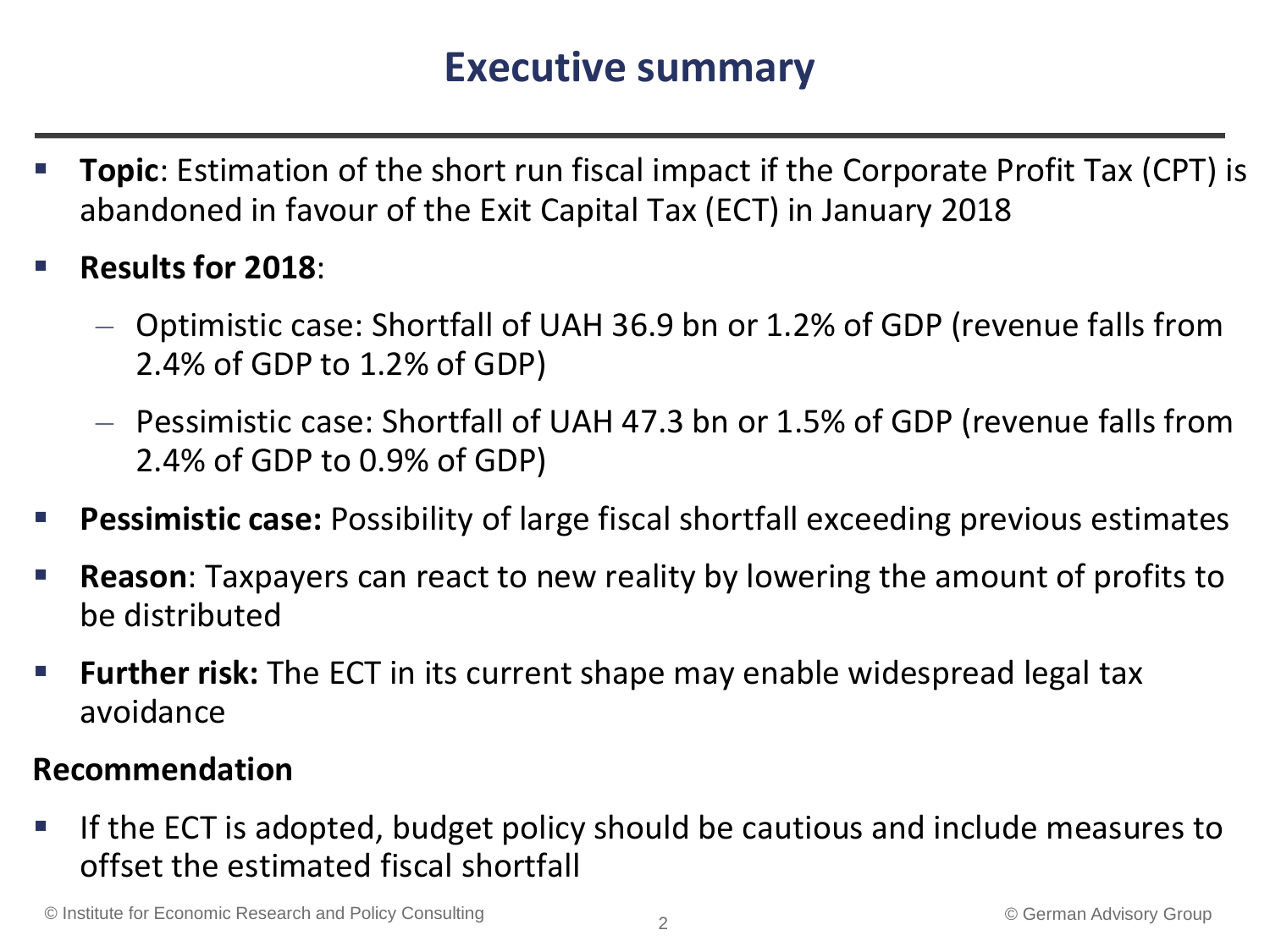#### **Structure**

- 1. Introduction
- 2. Approach
- 3. Foregone revenues from a CPT system
- 4. ECT revenues
	- 1. Calculation and data base
	- 2. Scenarios
	- 3. Summary of results
	- 4. Comparison with other studies
- 5. Fiscal impact
- 6. Medium-term perspective
- 7. Recommendations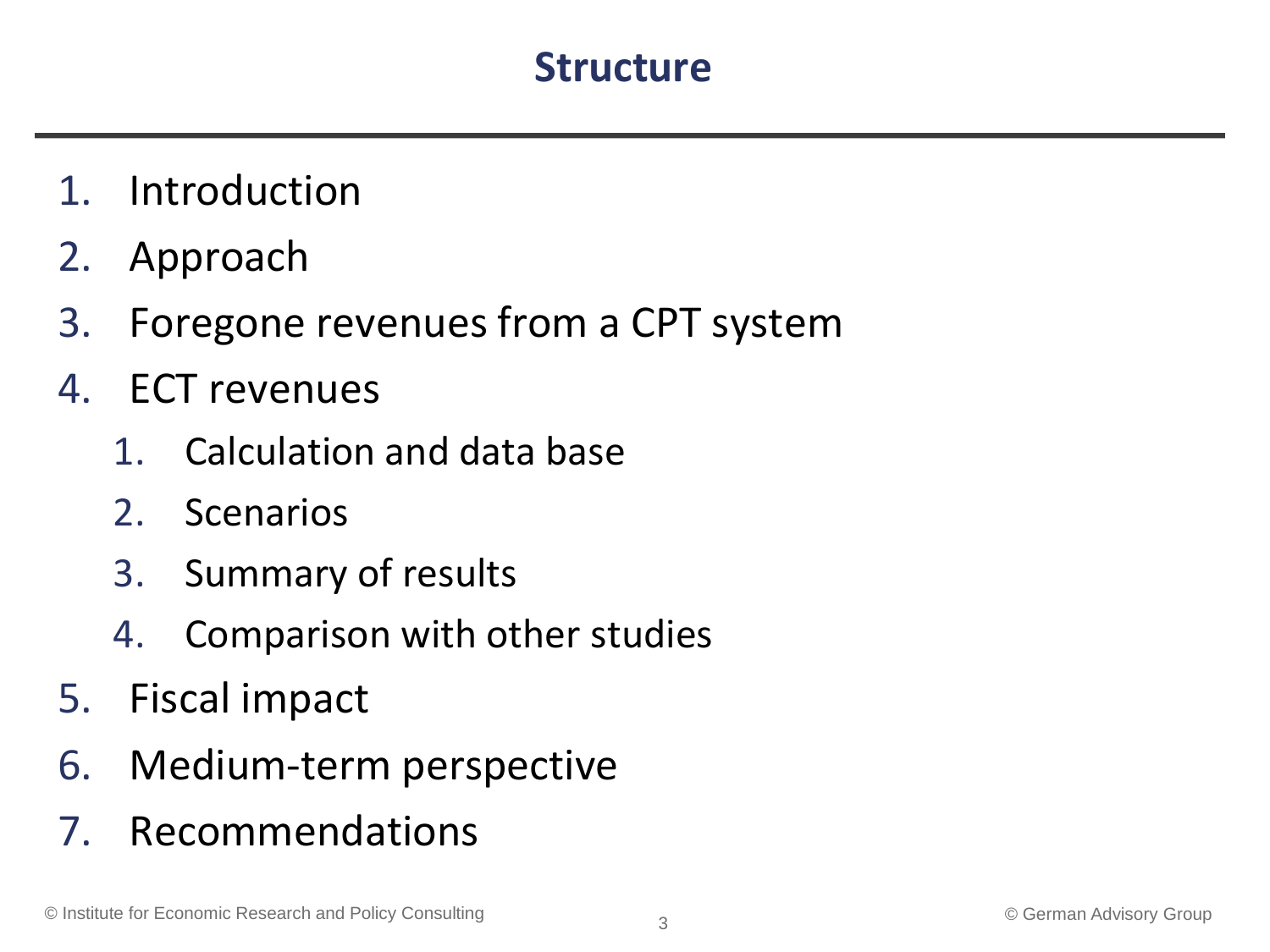### **1. Introduction**

- Discussion is ongoing about the possible introduction of an "Exit Capital Tax" to replace the Corporate Profit Tax in Ukraine
- A draft law has been submitted by the Ministry of Finance to the Cabinet of Ministers in July that foresees ECT introduction for 2018
- German Advisory Group has analysed ECT in previous papers
	- $-$  PS/01/2017 "Corporate Profit Tax vs. Exit Capital Tax: Analysis and recommendations": Description, ECT/CPT comparison, recommendations
	- $-$  PB/03/2017: "Taxation of distributed profits: International Experience": International experience with tax systems similar to ECT
- **Conclusion from both analyses** 
	- High risk of revenue losses from ECT, especially in short run
	- Positive economic impact possible, but uncertain
- This briefing: Estimation of short-run fiscal impact due to ECT introduction
- See TN/02/2017 for the assumptions and methodology used here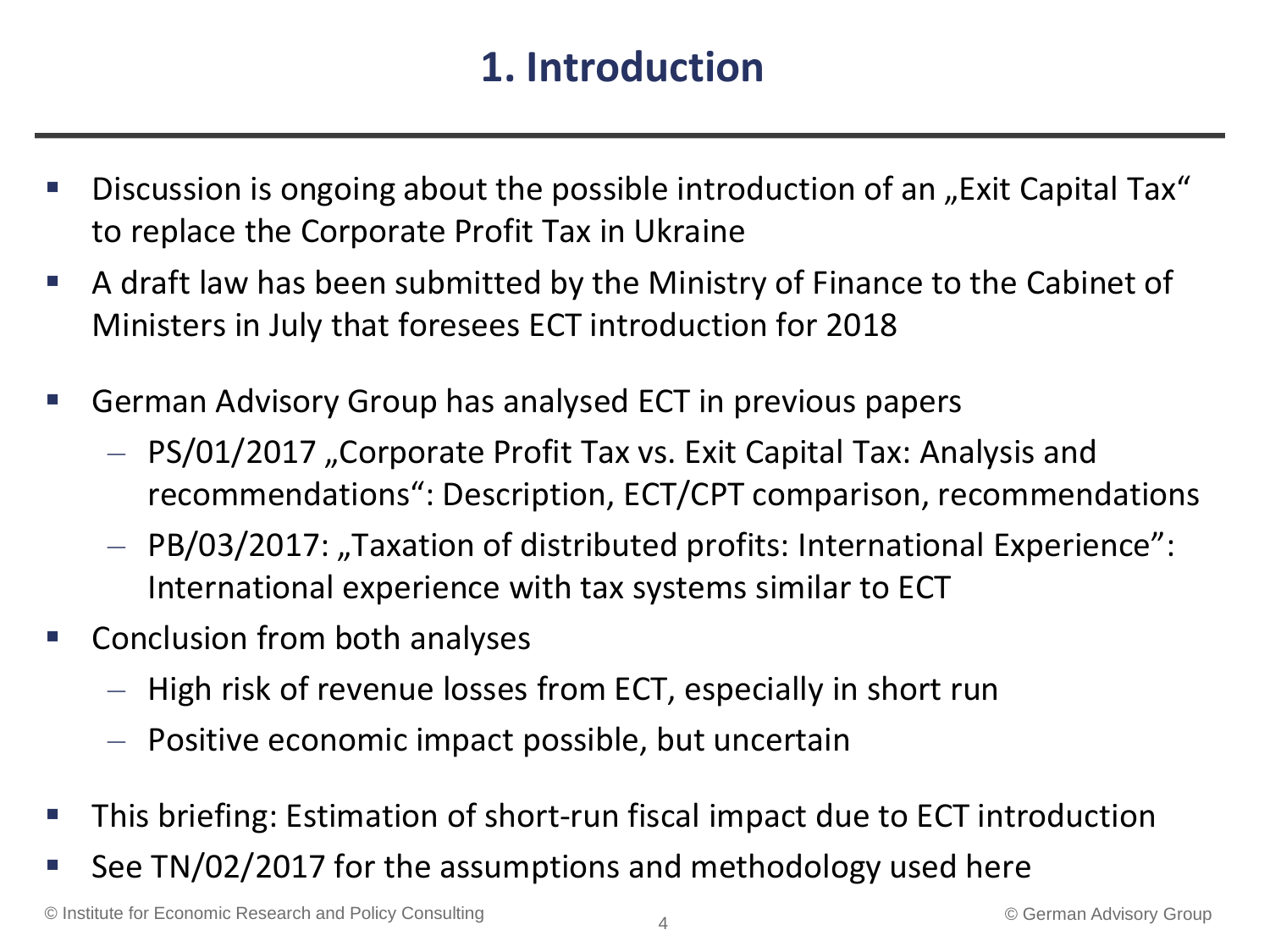## **2. Approach**

- We estimate values for the tax year 2018
- Scenario analysis for ECT revenues allows accounting for unknown factors:
	- Incomplete data on ECT tax base
	- Responses of taxpayers to change of tax *base* and tax *rate*
- Possible *range* rather than point estimate as a base for budget planning
- Fiscal shortfall = Foregone revenues from CPT system– ECT revenues
- 2016 hypothetical values allow comparison with other studies

|                                          | (2016)                 | 2018     |  |
|------------------------------------------|------------------------|----------|--|
| Foregone revenues from CPT system        | <b>Actual values</b>   | Forecast |  |
| - ECT revenues                           | Built from actual data | Forecast |  |
| Fiscal shortfall due to ECT introduction |                        |          |  |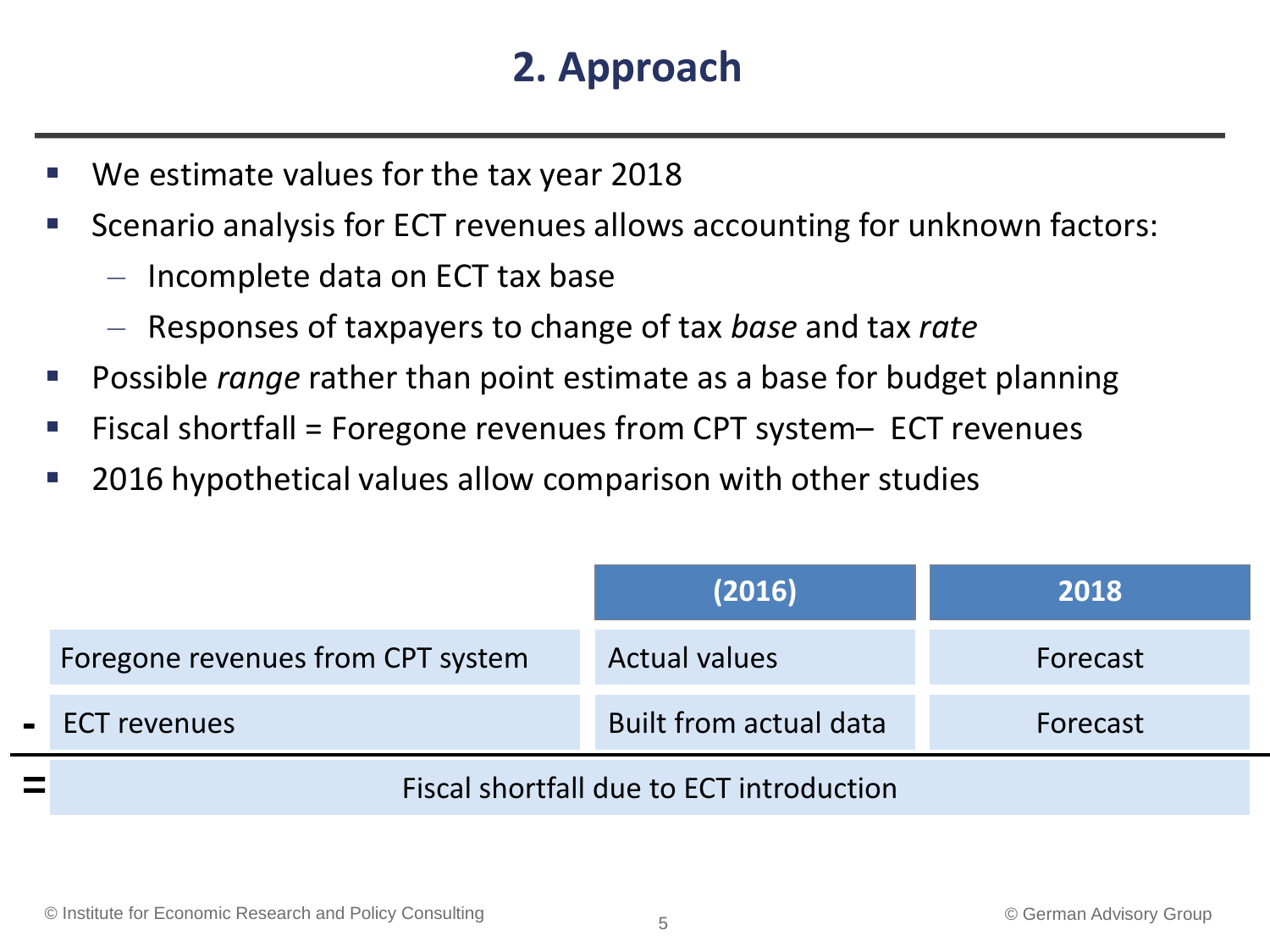## **3. Foregone revenues from a CPT system**

| Foregone revenues in case of ECT introduction, 2018 |                     |  |  |
|-----------------------------------------------------|---------------------|--|--|
|                                                     | <b>2018, UAH bn</b> |  |  |
| <b>CPT</b> revenues                                 | 70.7                |  |  |
| + Withholding tax on dividends to non-residents     | 10.6                |  |  |
| + PIT on dividends to natural persons               | 0.4                 |  |  |
| - CPT paid by banks                                 | 1.6                 |  |  |
| - Withholding tax on dividends to non-residents     | 5.6                 |  |  |
| = Foregone revenues from CPT system                 | 74.7                |  |  |
| % of GDP                                            | 2.4%                |  |  |
| (GDP, UAH bn)                                       | (3,074.5)           |  |  |

*Source: Ministry of Finance, IER (CPT forecast), IMF World Economic Outlook Apr. 2017 (GDP forecast), own calculations*

*Note: We subtract two revenues of the CPT system that would be received in 2018 despite ECT introduction.* 

- *CPT from banks (excluded from ECT)*
- *Withholding tax on dividends for pre-2018 tax years paid out in 2018 due relaxed NBU restrictions (assumption)*
- *We do not consider here that some CPT revenues for 2017 profits would only be paid to the budget in 2018*

© Institute for Economic Research and Policy Consulting © German Advisory Group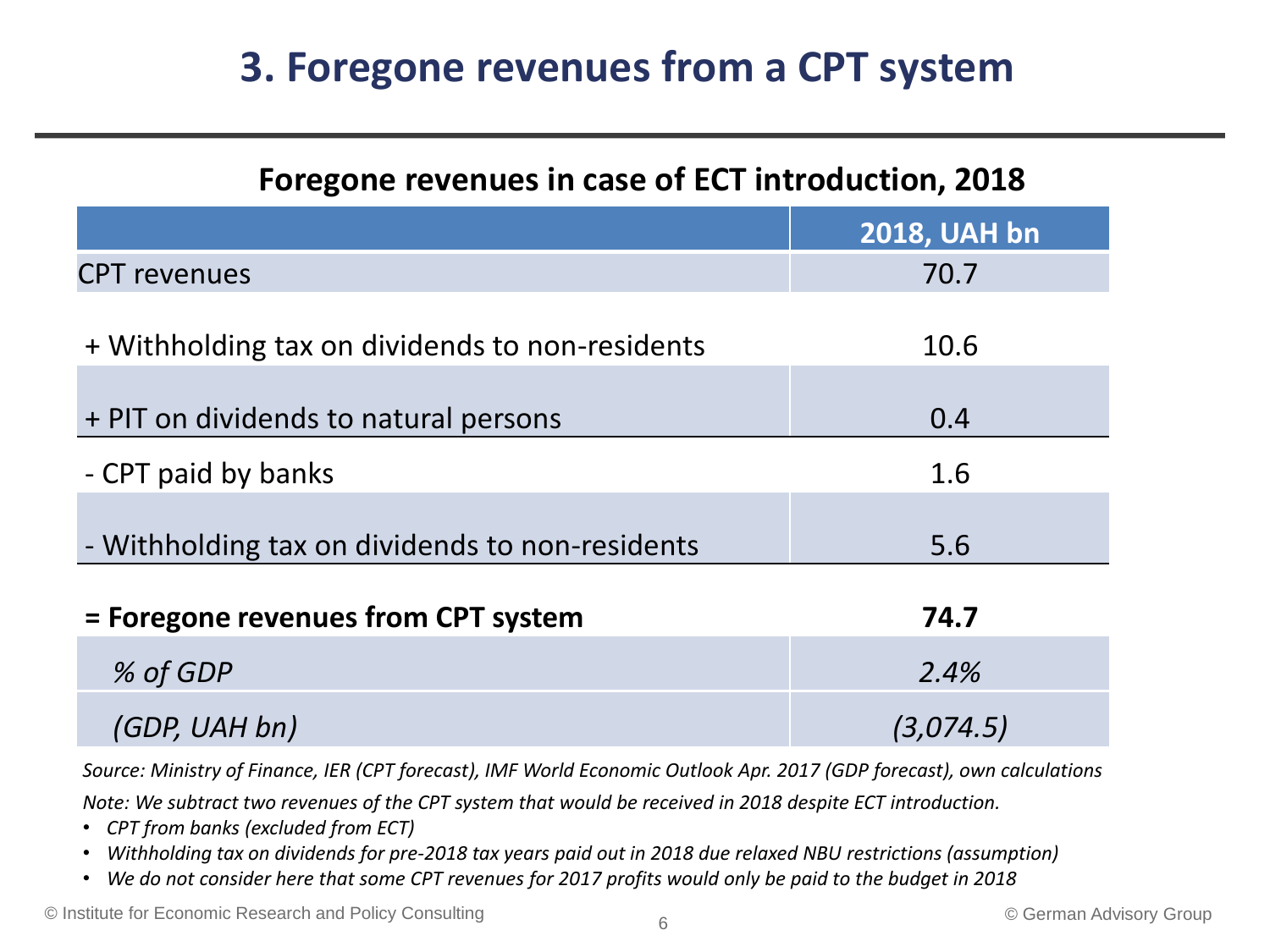### **4.1 ECT revenues: Calculation and data base**

#### ECT revenue calculation: By component of the tax base

- Components: Transactions of ECT payers "with capital exit" (distributions of company profit to non-ECT payers)
	- Dividends to natural or legal persons outside the ECT system
		- Tax rate: 15%
	- $-$  , Deemed dividends": Other transactions with capital exit e.g.:
		- Interest payments to related parties above a threshold
		- Specific royalty payments
		- Financial aid or free of charge transfers of goods
		- Tax rate: 20%
- Remark: ECT allows for immediate full expensing of investment (equipment, plant,…)

Data base: SFS data on component magnitudes in 2016

- Data does exists only for 10 of 18 components of the new tax base
- Some definitions/corrections issue for 4 of the available components
- However, for the most important components, data is available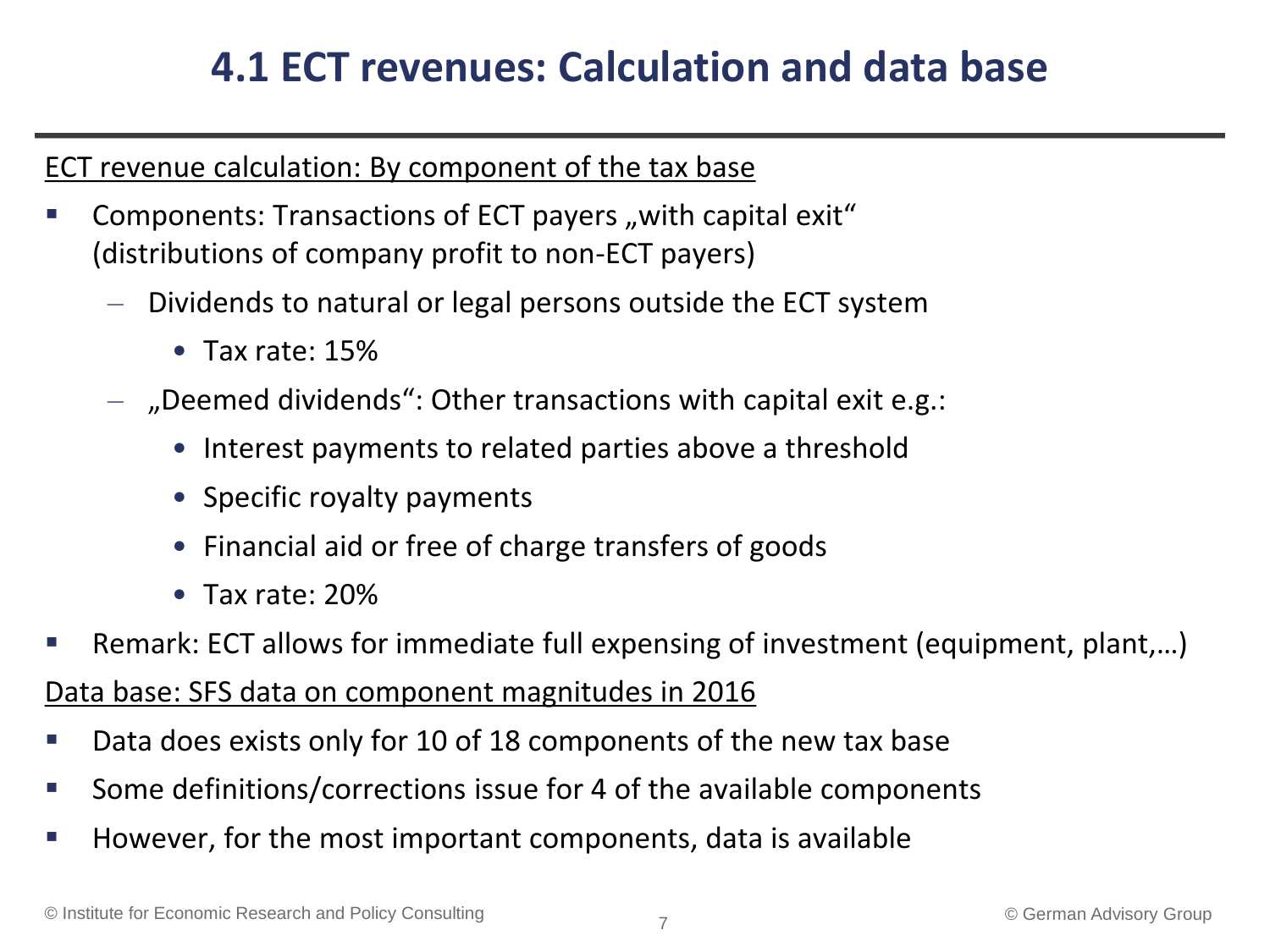#### **4.2 ECT revenues: Scenarios**

- We present 3 illustrative scenarios to determine a possible range for ECT revenues
	- S1: Simple extrapolation:
		- Extrapolation of 2016 data on the components of the new ECT tax base
		- No reactions by taxpayers to the new tax system
	- S2 and S3: Reactions of taxpayers incorporated
		- Based on S1 values
		- Taxpayer reactions to new tax base (S2) and tax rate (S3)

|                                  | <b>Reaction to tax</b><br>rate change | <b>Reaction to tax</b><br>base change |
|----------------------------------|---------------------------------------|---------------------------------------|
| S1 - Simple extrapolation        |                                       |                                       |
| S2 - Reaction to tax base change |                                       |                                       |
| S3 - Reaction to tax rate change |                                       |                                       |

#### **Summary of ECT revenue scenarios**

*\*Correction applied to dividends paid to non-residents. NBU regulations since 2014 restricted dividend payments. Correction assumes constant GDP share of dividends from pre-2014.*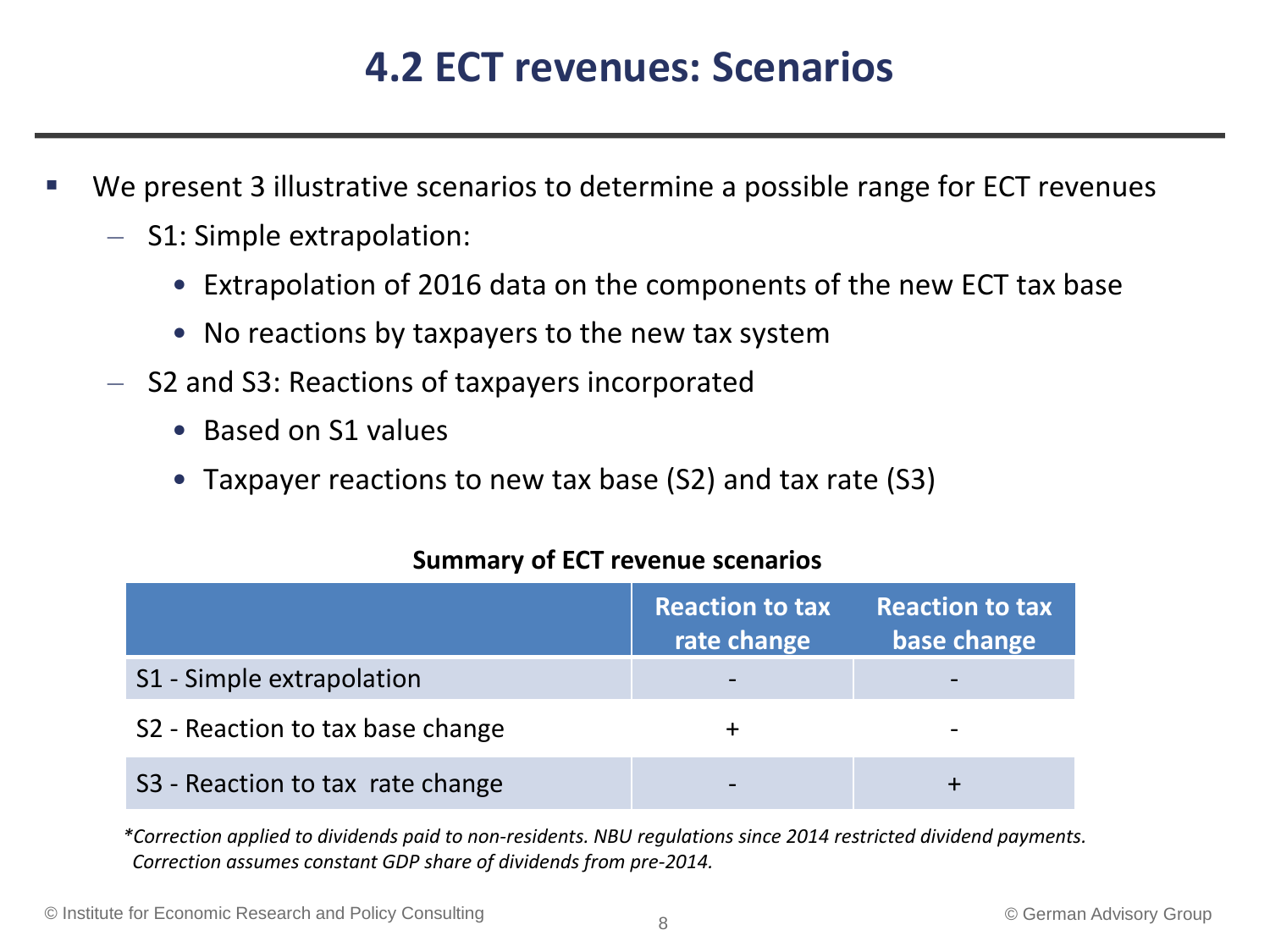# **Scenario 1 - Simple extrapolation**

| <b>S1 Simple extrapolation</b>                                                                                                                                                  |      |      |  |  |
|---------------------------------------------------------------------------------------------------------------------------------------------------------------------------------|------|------|--|--|
| 2016<br>2018                                                                                                                                                                    |      |      |  |  |
| ECT revenue, UAH bn                                                                                                                                                             | 23.5 | 33.7 |  |  |
| % of GDP                                                                                                                                                                        | 1.0% | 1.1% |  |  |
| Source: Own calculations. See TN/02 for a detailed table of revenue by tax base component<br>Note: 2016 values included only for comparison with studies only using 2016 values |      |      |  |  |

Concept :

- 2016 data exists on most of the transactions that will make up the new ECT
- This data is extrapolated to 2018 using fixed GDP shares
	- Exception: Dividends to non-residents increase more in 2018 due to assumption of relaxed NBU restrictions (see TN/02/2017 for details)
- S1 considers this data as if the ECT already were in operation in 2016
- Key difference between ECT and CPT tax base: ECT tax base only includes profit distributions, reinvested profit is not taxed
- **Result: ECT would yield revenues of UAH 33.7 bn in 2018, 1.1% of GDP**
- **Shortcomings of simple extrapolation:** 
	- Does not consider reactions of taxpayers to tax base (see Scenario 2)
	- Does not consider reactions of taxpayers to tax rate (see Scenario 3)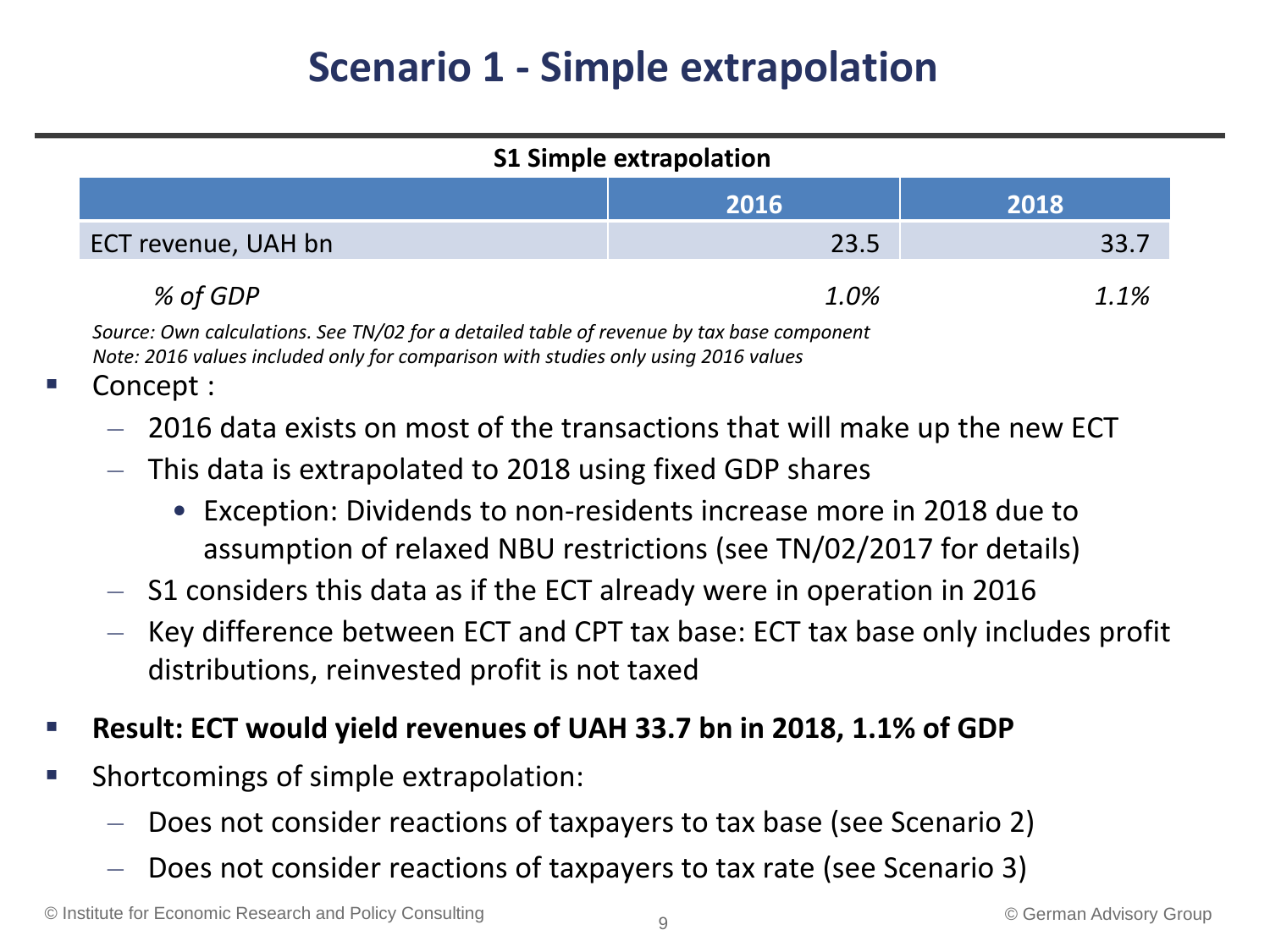# **Scenario 2 - Reaction to tax base change (I)**

- Crucial to consider the reaction of taxpayers (companies) to vastly changed tax base
- Short-run:
	- $\circ$  Reinvest profits rather than pay out dividends (tax deferment)
	- o Profits would eventually be paid out and taxed after investments amortise
	- $\circ$  This is part of the economic motivation of the ECT
	- $\circ$  Also possible: "Wait and see" reaction, retain profit in company without investing
- Medium-run:
	- o Exploit possible tax base loopholes (tax avoidance)
	- $\circ$  This is a typical risk with a new tax base
- Short- and medium-run reactions go in the same direction: Reduction of ECT revenues
- 3 reaction channels by companies
	- o Dividend payments
	- $\circ$  "Deemed dividend" payments
		- As these are mainly related-party operations, we assume that companies can largely control the volumes of these transactions in the short run
	- o Profit distributions to the state budget by SOEs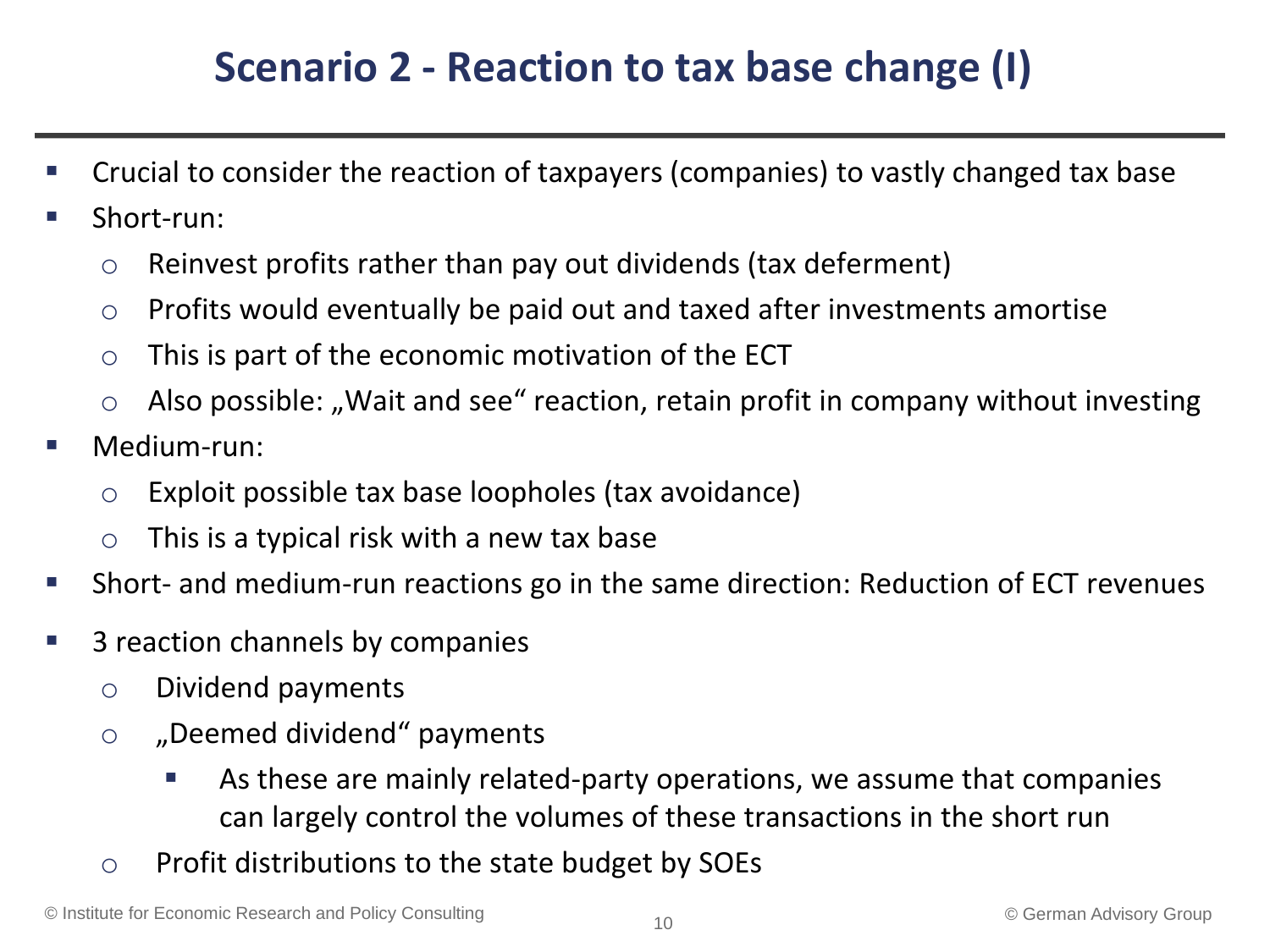### **Scenario 2 - Reaction to tax base change (II)**

#### **S2 - Reaction to tax base change**

|                     | 2016' | 2018 |
|---------------------|-------|------|
| ECT revenue, UAH bn | 19.1  | 27.4 |
| % of GDP            | 0.8%  | 0.9% |

*Source: Own calculations*

- Concept:
	- Taxpayers react to new tax base by reducing profit distribution
	- $-$  Key assumption: Dividends and "deemed dividends" are equally reduced by 20%
		- $\circ$  See TN for different values
	- Implicit assumption of relatively strong controllability of deemed dividends
	- Profit distribution of state owned enterprises reduced by 10%
		- $\circ$  SOEs under higher pressure to distribute profits than private companies
	- No reaction of taxpayers to change in tax rates
- **Result: Significant revenue loss possible (S2: Only 81% of S1 ECT revenues in 2018 )**
	- High uncertainty about extent of reaction, which is difficult to estimate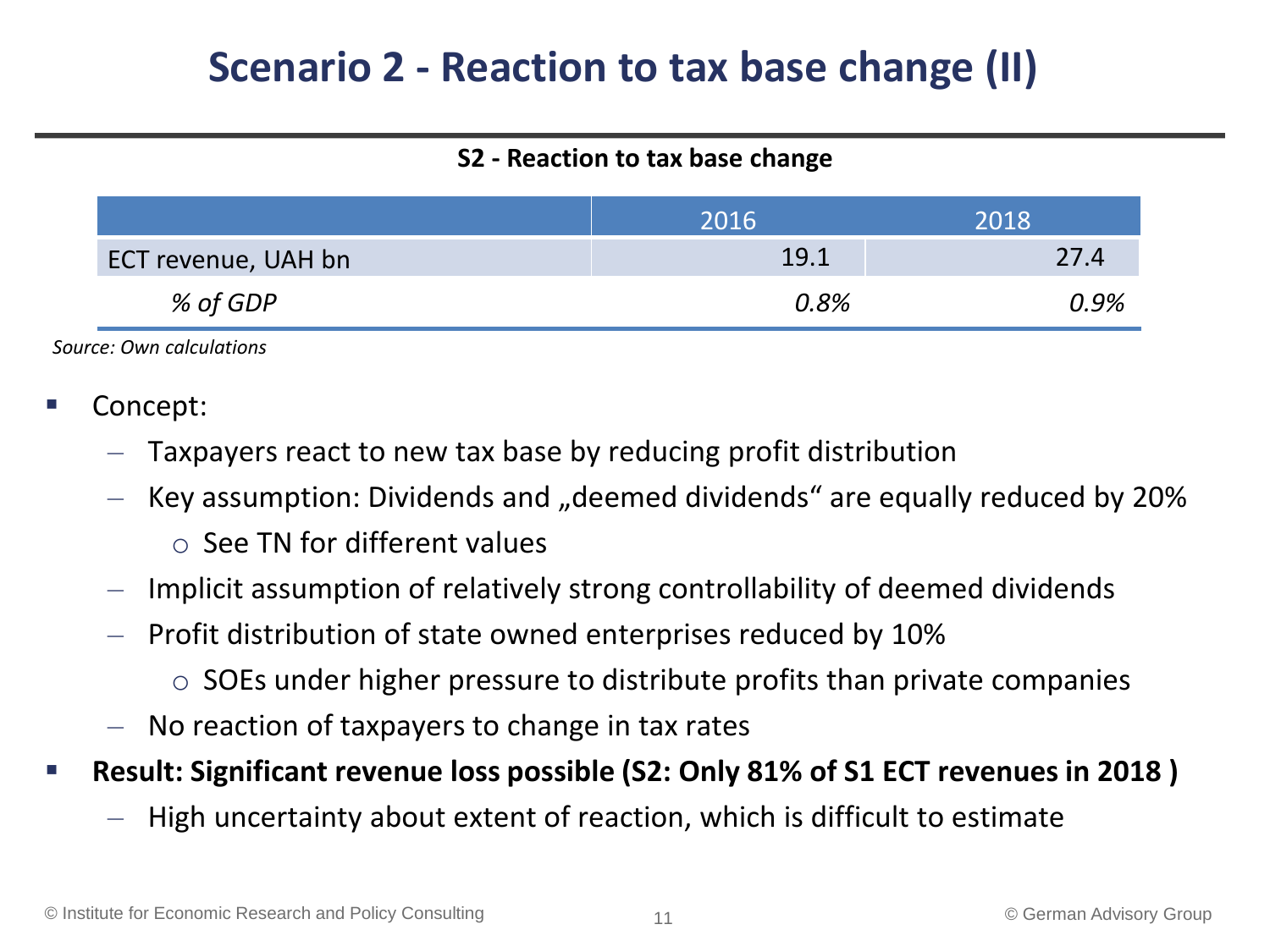### **Scenario 3 - Reaction to tax rate change**

| S3 – Reaction to tax rate change |      |      |  |  |  |
|----------------------------------|------|------|--|--|--|
|                                  | 2016 | 2018 |  |  |  |
| ECT revenue, UAH bn              | 25.0 | 36.9 |  |  |  |
| % of GDP                         | 1.1% | 1.2% |  |  |  |

*Source: Own calculations, elasticity estimate: Dwenger and Steiner (2012)*

- Concept:
	- Under ECT, effective tax rates on distributed profits will be lower than before
		- Main reason: No withholding tax/PIT on dividends
		- See TN/02/2017 for full discussion
	- Companies react to tax rate change by intensifying and/or de-shadowing activities
	- Leads to smaller loss of tax revenues (the "Laffer effect")
	- Calculated using an empirical estimations of the "elasticity of taxable income"
	- We use a relatively high elasticity result of -0.5, implying an optimistic revenue estimate
- **Result: Slightly higher ECT revenues than under S1 (+UAH 3.2 bn in 2018)**
	- Not a very large effect of reaction to tax rates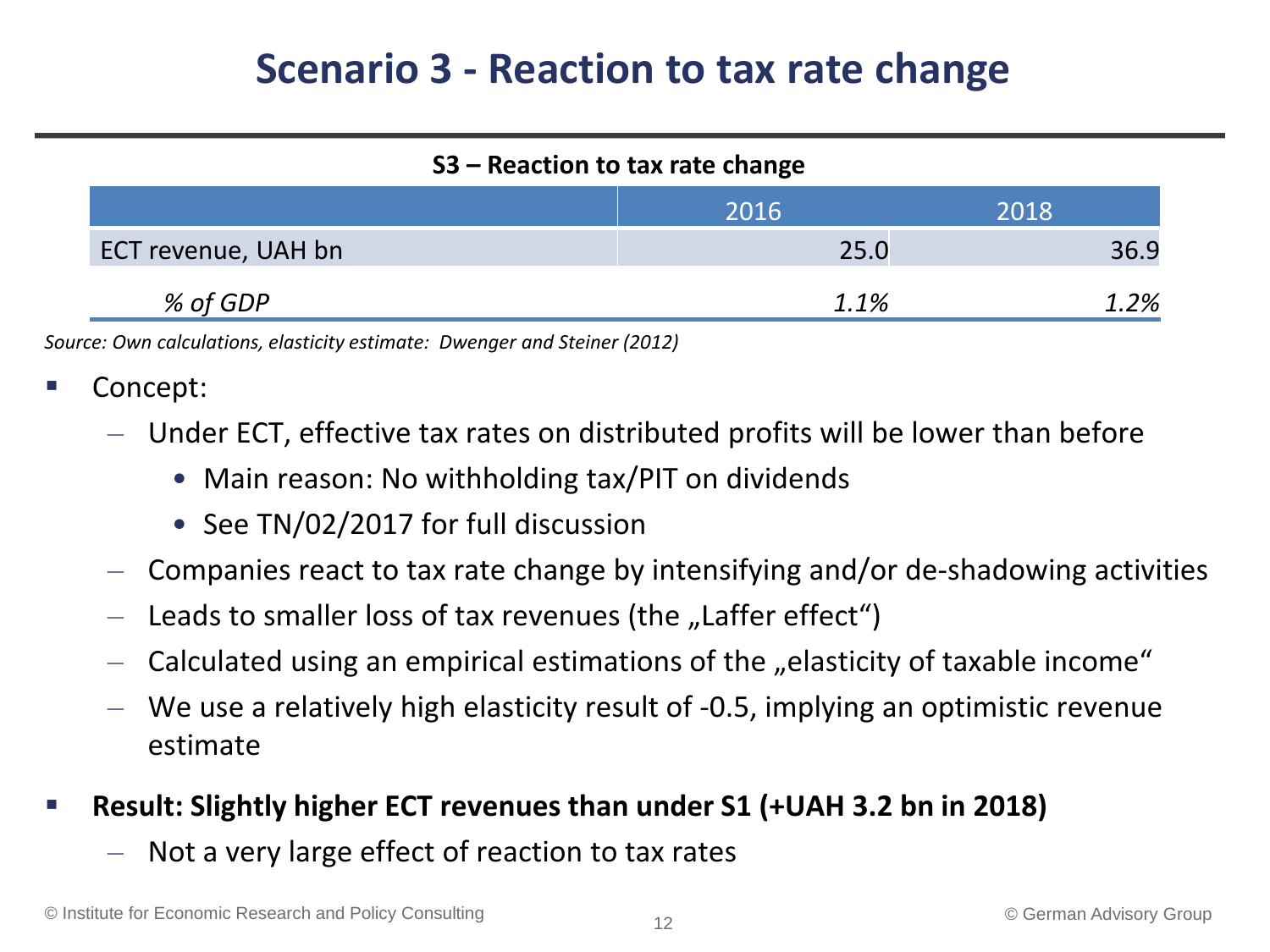### **4.3 ECT revenues: Summary of results**

| Summary of results, ordered by revenues |               |          |               |          |  |
|-----------------------------------------|---------------|----------|---------------|----------|--|
| <b>Scenario</b>                         | 2016          |          | 2018          |          |  |
|                                         | <b>UAH bn</b> | % of GDP | <b>UAH bn</b> | % of GDP |  |
| S <sub>3</sub>                          | 25.0          | 1.1%     | 36.9          | 1.2%     |  |
| S <sub>1</sub>                          | 23.5          | 1.0%     | 33.7          | 1.1%     |  |
| S <sub>2</sub>                          | 19.1          | 0.8%     | 27.4          | 0.9%     |  |

*Source: Own calculations*

- Considerable uncertainty remains about ECT revenues:
	- Unclear magnitude of reactions of taxpayers, esp. to tax base change
	- Missing data on several components of the tax base

#### **Possible range for ECT revenues:**

- Under these constraints, we believe a possible range for ECT revenues in 2018 is delimited by our scenario calculations
	- Optimistic result: S3 **UAH 36.9 bn, 1.2% of GDP**
	- Pessimistic result: S2 **UAH 27.4 bn, 0.9% of GDP**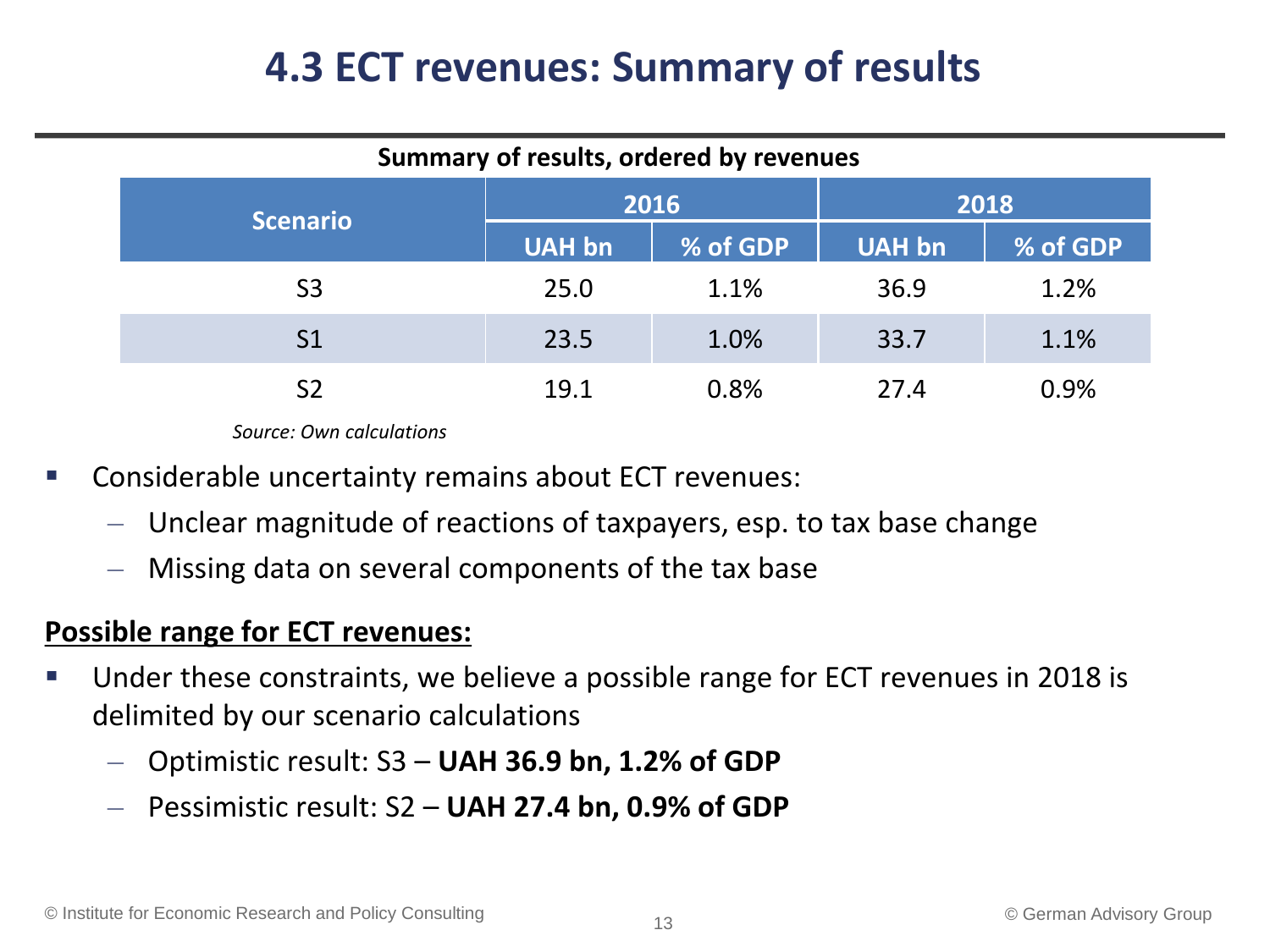## **4.4 Comparison with other studies**

| <b>ECT Revenue estimates</b> |                         |        |                 |               |          |
|------------------------------|-------------------------|--------|-----------------|---------------|----------|
|                              |                         | 2016   |                 | 2018          |          |
|                              |                         | UAH bn | <b>% of GDP</b> | <b>UAH bn</b> | % of GDP |
| Other studies                | <b>SFS</b>              | 16.8   | 0.7%            |               |          |
|                              | Ministry of Finance     | 25.0   | 1.1%            | 32.4          | 1.1%     |
|                              | Institute of the Future |        |                 | 40.2          | 1.3%     |
|                              | Shevtsova               | 30.5   | 1.3%            | 40.1          | 1.3%     |
|                              | Shemiatkin/Shevtsova    | 17.4   | 0.7%            |               |          |
| Our estimates                | Optimistic result       | 25.0   | 1.1%            | 36.9          | 1.2%     |
|                              | Pessimistic result      | 19.1   | 0.8%            | 27.4          | 0.9%     |

*Source: Studies of authors above, all GDP values from IMF World Economic Outlook April 2017, own calculations Note: 2016 values for comparison purposes only*

- Our optimistic result is fully in line with other studies with ECT rev. of 1.1-1.3% of GDP
- However, our pessimistic result of 0.9% of GDP (2018) is somewhat below other studies
- Pessimistic result incorporates possible reactions to tax base change
- **Our results highlight the large fiscal risks associated with the ECT in the short run**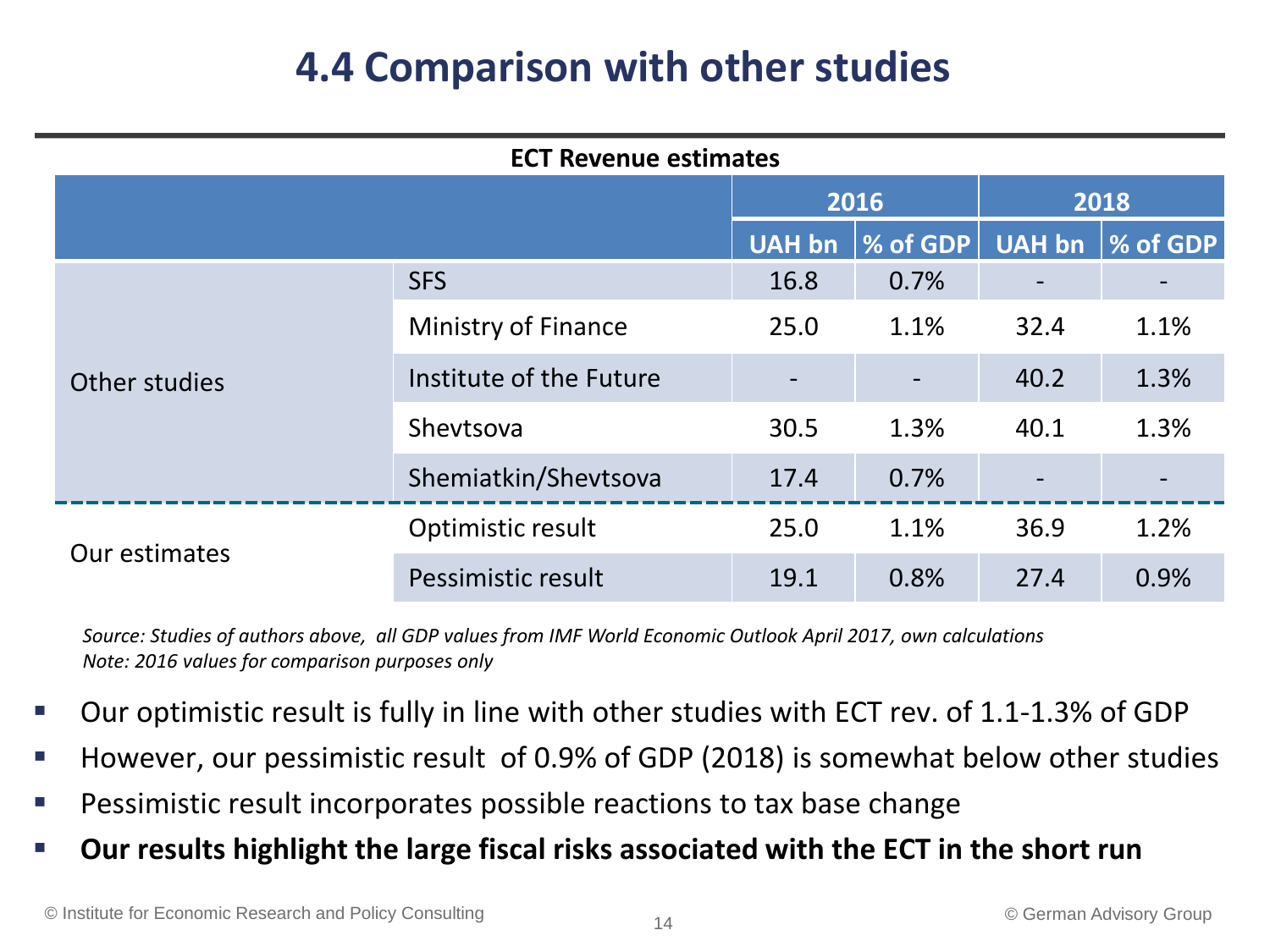# **5. Fiscal impact**

| Fiscal shortfall in 2018, UAH bn  |                          |                           |  |  |
|-----------------------------------|--------------------------|---------------------------|--|--|
|                                   | <b>Optimistic result</b> | <b>Pessimistic result</b> |  |  |
| Foregone revenues from CPT system | 74.7                     | 74.7                      |  |  |
| - ECT Revenue                     | 36.9                     | 27.4                      |  |  |
| $=$ Fiscal Shortfall              | 37.8                     | 47.3                      |  |  |
| % of GDP                          | 1.2%                     | 1.5%                      |  |  |

*Source: Own calculations*

#### **Fiscal shortfall in 2018 between 1.2% and 1.5% of GDP**

– Fiscal impact broadly in line with experience of other countries that introduced ECT (Estonia, Macedonia) or a similar system (Moldova) - see PB/03/2017

#### **Further considerations for budget policy:**

- Budget impact of ECT introduction will be split over 2018 and 2019 budget
- Reason: Difference between tax years and budget years
- CPT for 2017 tax year will partly be paid in 2018 budget year
- ECT for 2018 tax year will partly be paid in 2019 budget year
- Full budget impact of ECT in 2019, same order of magnitude expected

© Institute for Economic Research and Policy Consulting © German Advisory Group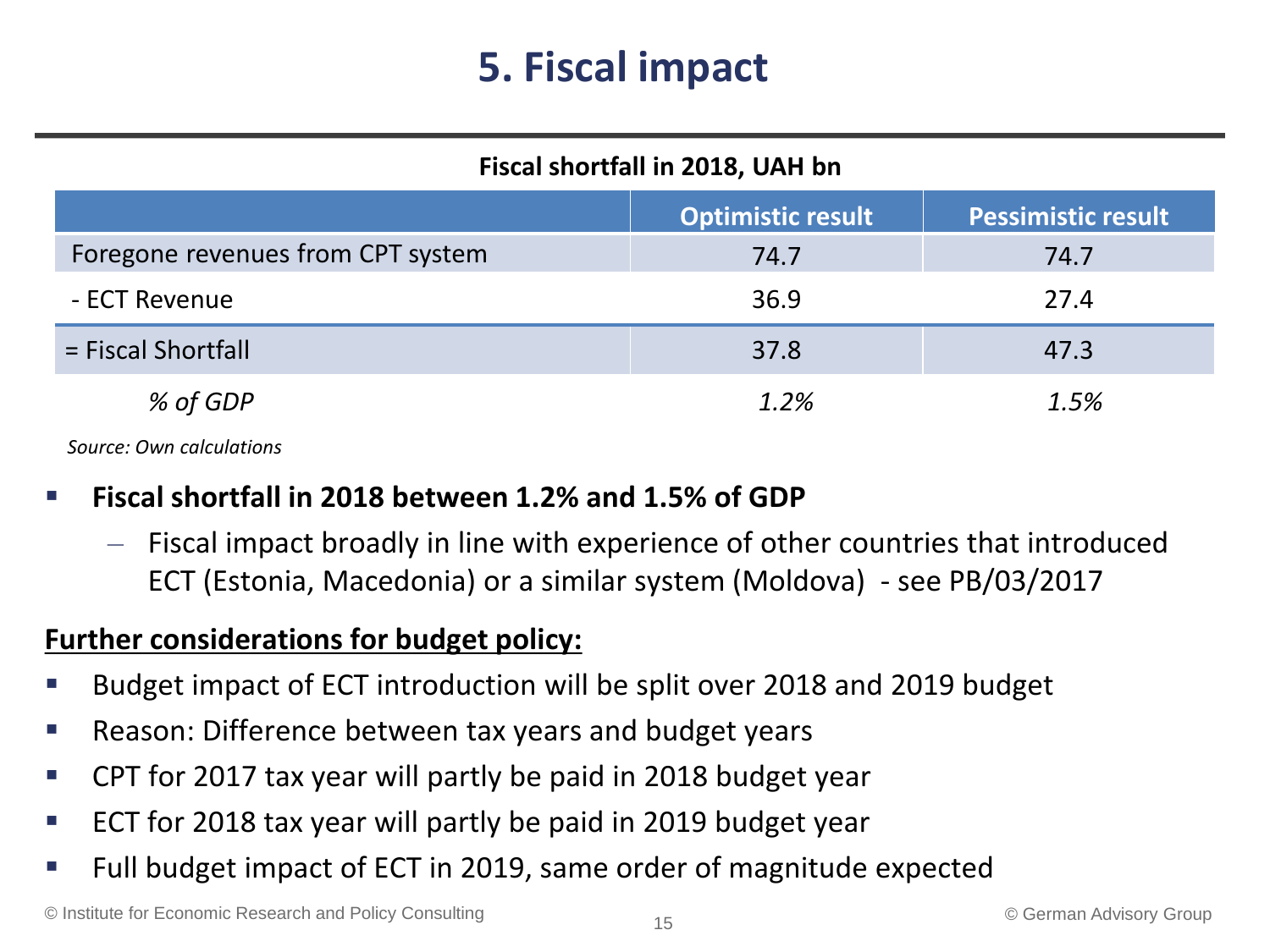# **6. Medium-term perspective**

- Tax deferment in short-run only: Eventually, profits will be distributed
- **E** Enforcement: Easier auditing of tax declarations by SFS may increase revenues
	- $\triangleright$  Partial recovery of tax revenues is to be expected in medium term
- Risk of large tax avoidance: If ECT tax base not comprehensively formulated, taxpayers can shift profit distribution to untaxed transactions => lower tax revenues
- Indication: ECT tax base much lower than CPT tax base in 2016
- **Two possible reasons:** 
	- Extremely low profit distributions in 2016 or
	- Existence of profit distributions that would not be taxed by ECT
- Implication of latter case: ECT revenues may not recover in medium term
	- $\triangleright$  Constant policy response (anti-avoidance measures) necessary

#### **Outlook:**

- Probable reduction of fiscal shortfall in medium term
	- Depends on effectiveness of policy in implementing anti-avoidance measures
- Risk that loopholes in the ECT tax base may enable widespread legal tax avoidance and reduce medium term revenue prospects unless closed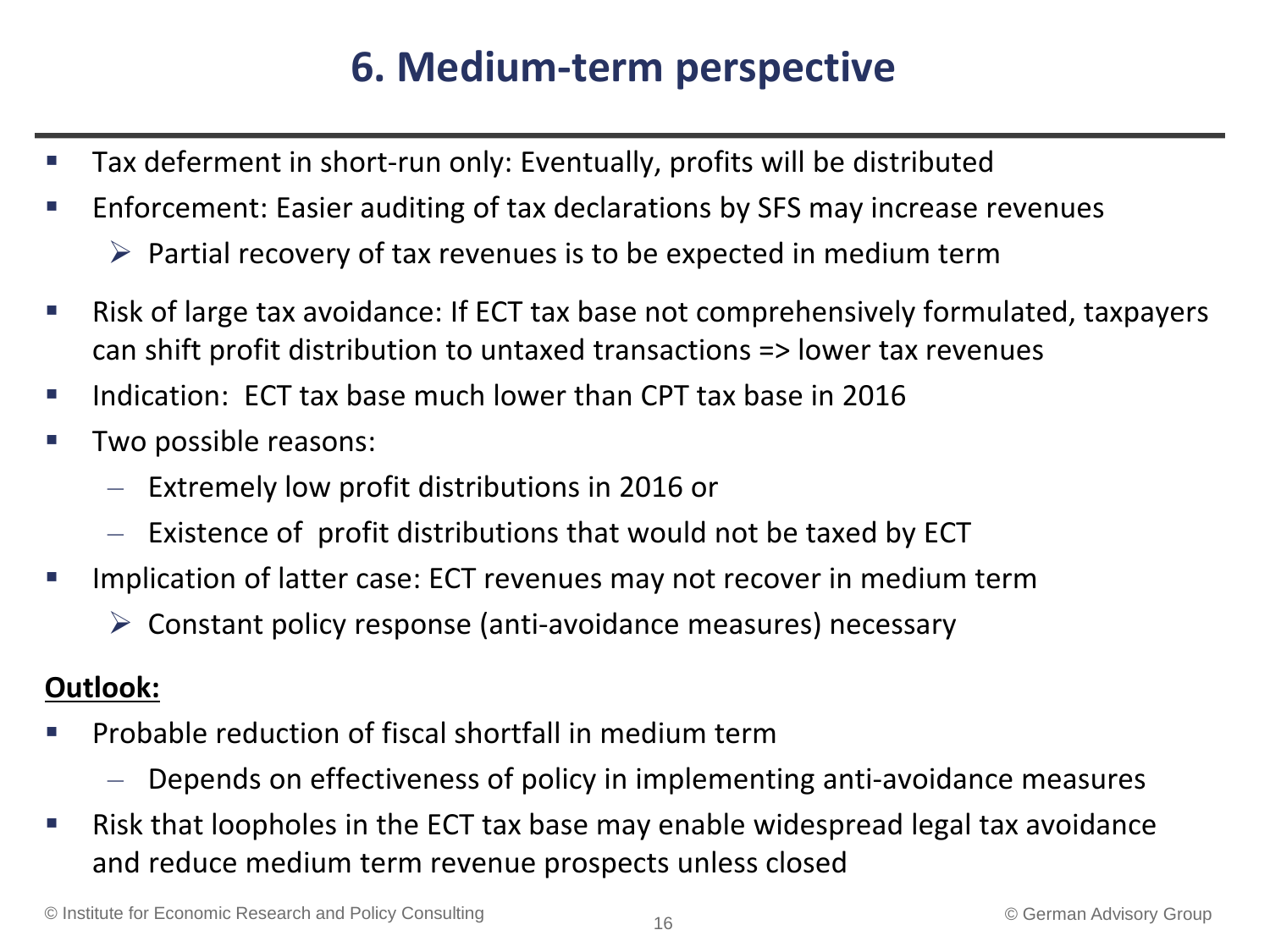### **7. Recommendations**

#### Recommendation in case of ECT is adoption, taking effect January 2018:

 A cautious budget policy should include measures to offset the estimated fiscal shortfall

#### Recommendations in case ECT is adopted, but implementation postponed

- The SFS should collect comprehensive data on the ECT tax base over one full year to allow a more precise estimate
- **Further research should be undertaken on reactions to the new tax base**
- **IF Intensive efforts should concentrate on closing potentially remaining** loopholes in the tax base